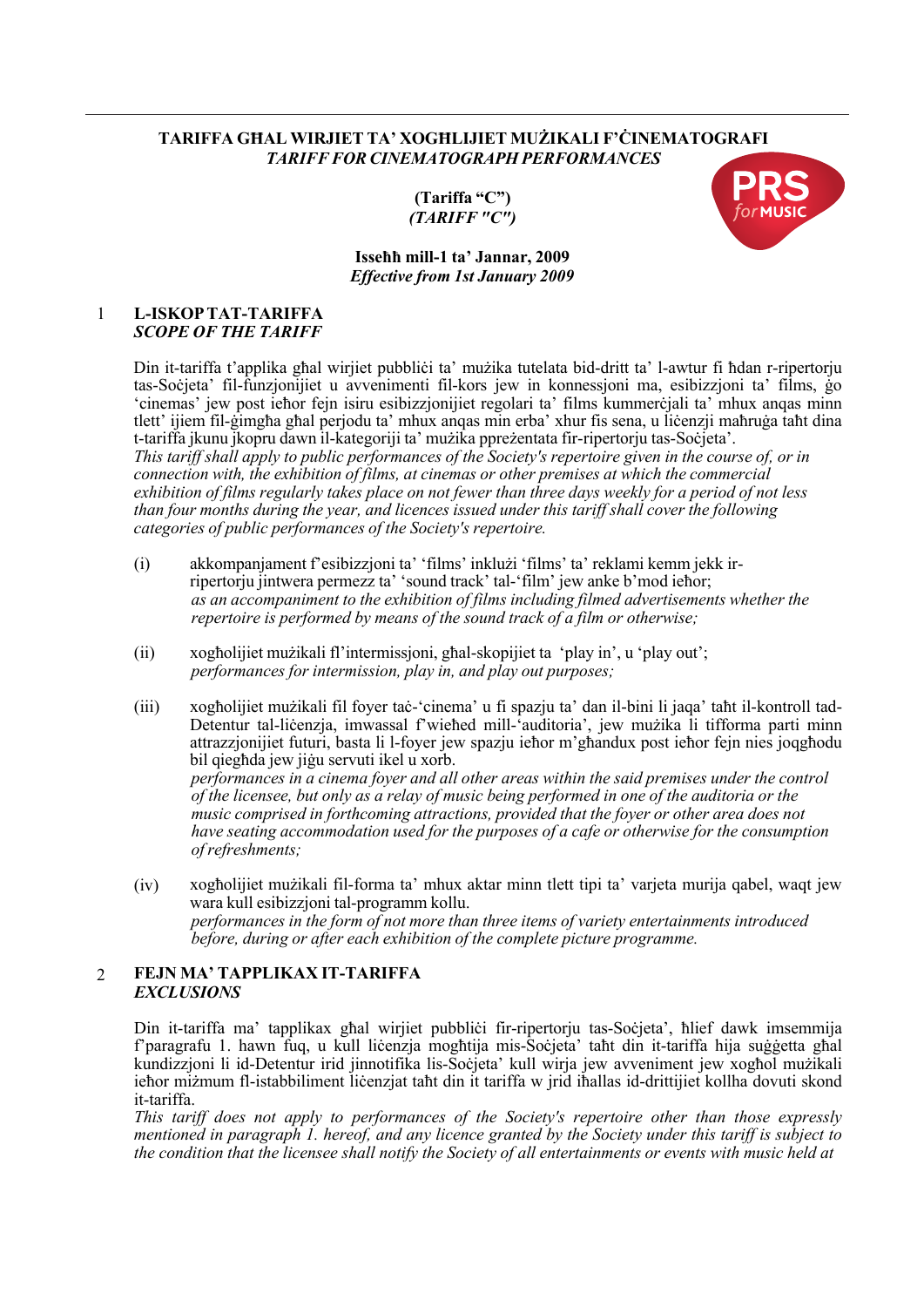*the premises licensed under this tariff and shall pay all royalties due therefore in accordance with the appropriate tariff.*

Partikolarment, u mingħajr pregudizzju għal dak kollu li intqal fil-paragrafu preċedenti, din it-tariffa ma' tapplikax għal xogħolijiet mużikali fir-ripertorju tas-Soċjeta' mogħtija jew in konnesjoni ma' esebizzjoni fejn m'hemmx ħlas ta' flus għad-dħul, bi flus jew b'mod ieħor, oltre esebizzjonijiet meħuda akkont għall-iskop biex wieħed jikkalkula id-dħul attwali skond il-paragrafu 4 ta' din it-tariffa, *In particular, and without prejudice to the generality of the preceding sub-paragraph, this tariff does not apply to performances of the Society's repertoire given in the course of, or in connection with, entertainments to which there is no charge for admission either in money or money's worth, other than entertainments taken into account for the purpose of calculating the actual receipts in accordance with paragraph 4. hereof.*

#### 3 **DEFINIZZJONIJIET** *DEFINITIONS*

Għall-iskop ta' din it-Tariffa : *For the purpose of this tariff:*

- (a) "Dħul attwali" jfisser kull dħul mill-'box office' riċevut mid-Detentur matul is-sena kontabbli (barra kull element ieħor f'dak li għandu x'jaqsam mat- Taxxa fuq il-Valur Miżjud u kull pagament ieħor miġbur skond il-Liġi fuq riċevuti attwali) b'konnessjoni ma' kull esebizzjoni ta' films ;li tagħha t'applika dina t-tariffa u, fejn id-dħul jsir b' riklam jew 'token' jew 'vouchers' minflok flus jew valur ta' dawk il-flus, fl-ammont li kieku kien jiġi mħallas id-dħul normali li kien jiġi mitlub.
	- *"Actual receipts" means all box office admission charges received by the Licensee during the Accounting period (excluding any element thereof in respect of Value Added Tax and any other payments levied as a matter of law on Actual receipts) in connection with any exhibition of films to which this tariff applies and, where admission is by advertising or advertisers' tokens or vouchers in lieu of cash or otherwise paid for in money's worth, the amount which would have been paid had normal prices been charged.*
- (b) "Cinema site" tfisser post b'aktar minn skrin wieħed jew aktar li jappartjenu lill-istess sid jew operatur.

*"Cinema site" means cinema premises with one or more screens owned or operated by the same person*

(c) "Film" jfisser wirja fuq kull mezz min fejn stampa tiċċaqlaq tkun tista tiġi prodotta.

*"Film" means a recording on any medium from which a moving image may by any means be produced*

- (d) "Money Holding Capacity" tfisser għal kull mod ta' divertiment, is-somma kollha imħallsa għaddħul fuq kull siġġu fl'istabbiliment fejn tali divertiment jiġi miżmum, tnaqqis ta' Taxxa fuq il-Valur Miżjud, jew kull taxxa governattiva oħra jew xi impozizzjoni ta' natura simili li tkun in forza f'dak iż-żmien.
- *"Money Holding Capacity" means in respect of each entertainment, the aggregate of the amounts charged for admission for every seat at the premises at which the entertainment takes place, less* Value Added Tax, or any other government tax or imposition of a like nature for the time being in *force.*

#### 4 **NOTIFIKA ANNWALI** *ANNUALRETURNS*

Mhux anqas minn l-aħħar jum tax-xahar meta tiskadi kull liċenzja, id-Detentur taħt din it-tariffa jrid jissupplixxi lis-Soċjeta' rendikont maħruġ minn 'accountant' kwalifikat sabiex jkun appuntat awditur ta' kumpanija pubblika jew li jiġi approvat mis-Soċjeta' fejn juri l-irċevuti attwali għas-sena talliċenzia preċedenti.

Not later than the last day of the renewal month in each licence year, a Licensee under this tariff shall